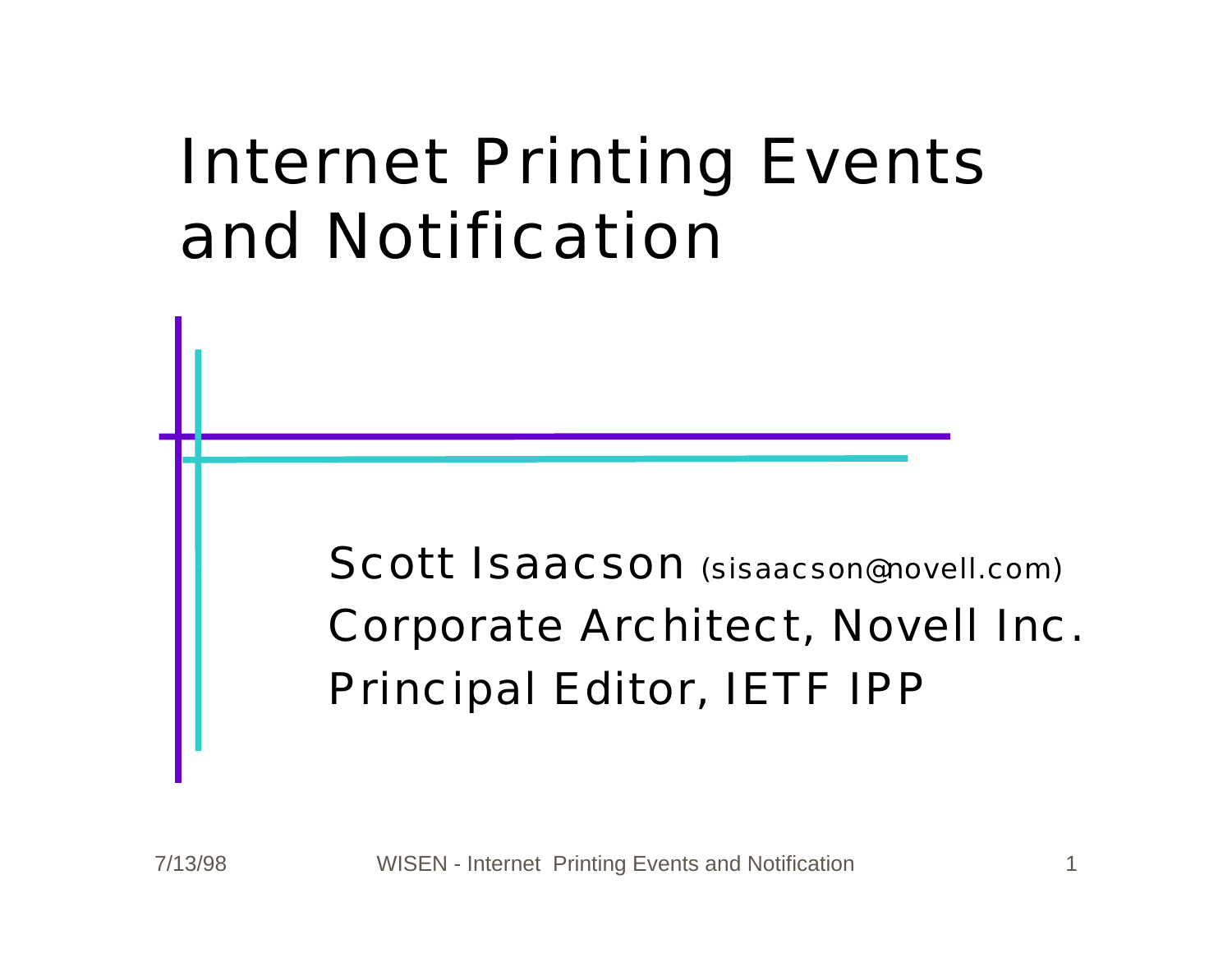# Agenda

**Background and Context** 

- **Requirements and Solutions**
- **I** Conclusions and Recommendations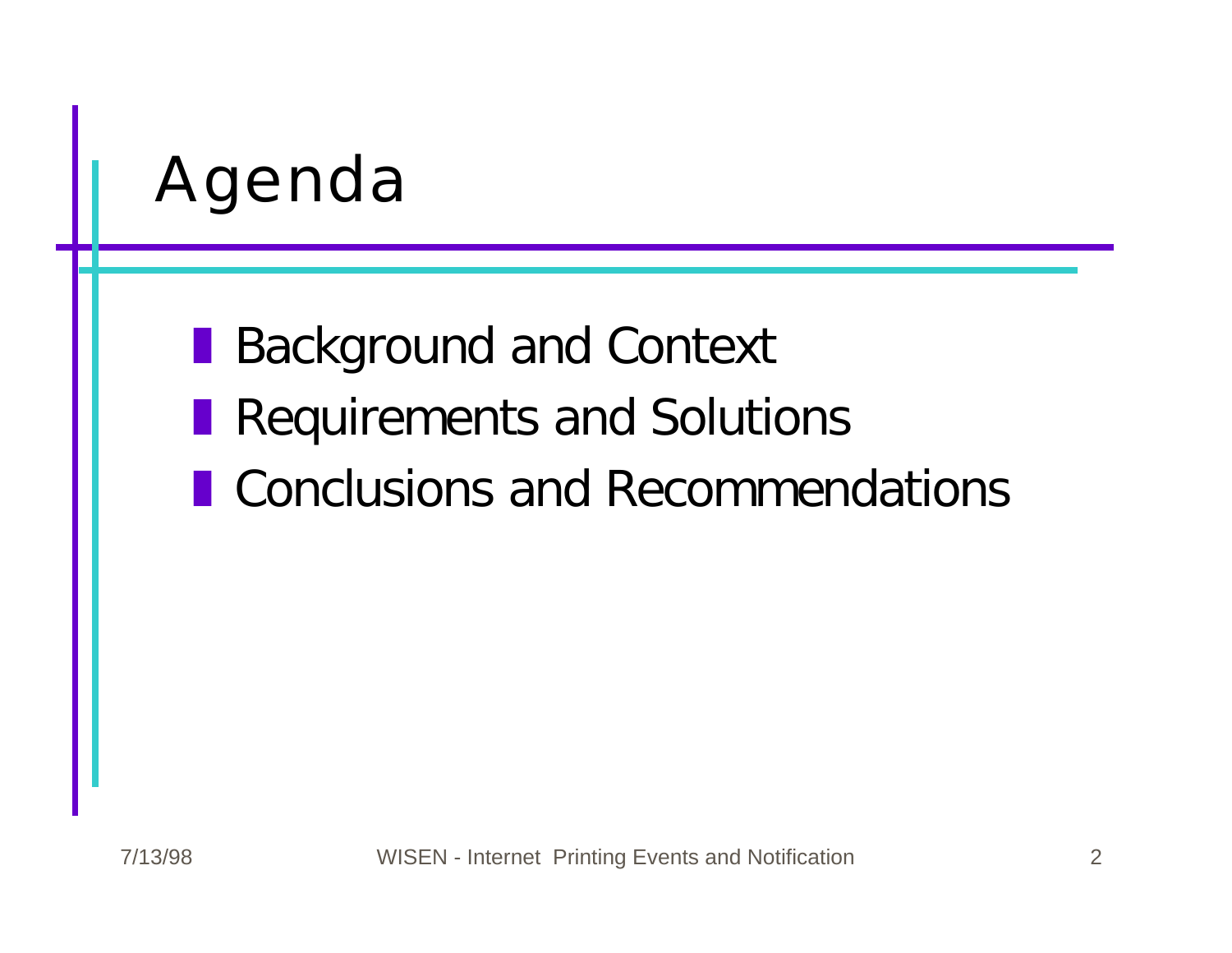# Printer Working Group (PWG)

- **PWG** is a loose coalition of companies interested in network printing products and systems
	- http://www.pwg.org
	- Printer Management
		- x SNMP Alerts: Printer MIB, Job Monitoring MIB
		- **I** Sense
	- **I IEEE 1284.1 (aka TIPSI, aka NPAP)**
- **Solid experience base for Printer and Printing** related events and event semantics
	- **l** e.g: "online" and "offline"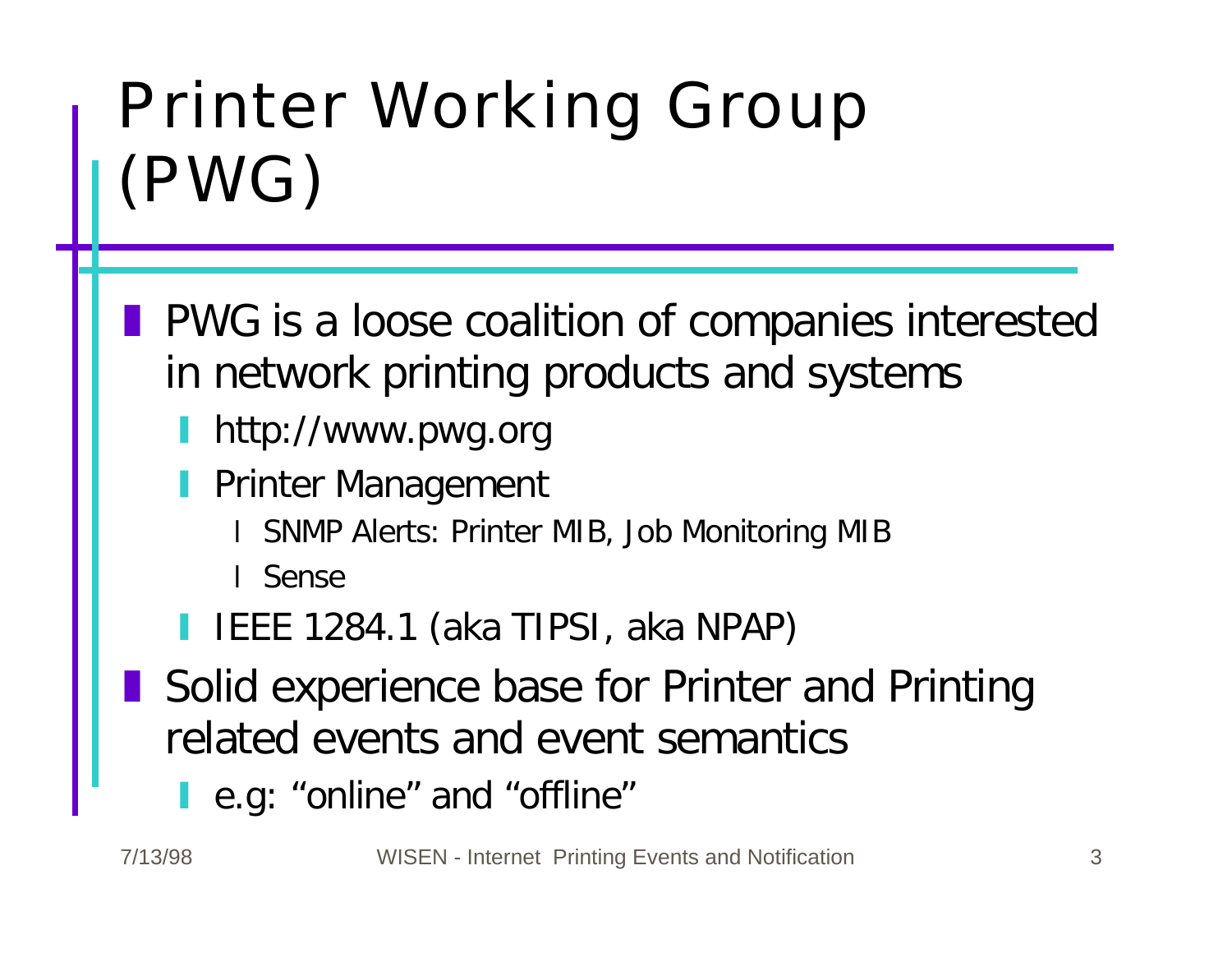# Internet Printing Protocol (IPP) IETF Working Group

### Internet Printing Protocol (IPP)

#### Internet-Drafts

x http://www.ietf.org/internet-drafts/draft-ietf-ipp-model-10.txt

x http://www.ietf.org/internet-drafts/draft-ietf-ipp-protocol-06.txt

#### $IPP/1.0$

Query only (no event push semantics)

Extensible (new attributes, new operations)

Working Group next steps (soon to be Internet-Drafts)

- y ftp://ftp.pwg.org/pub/pwg/ipp/new\_NOT/
	- ipp-notifications-very-short-980701.pdf
	- ipp-notification-printer-980701.pdf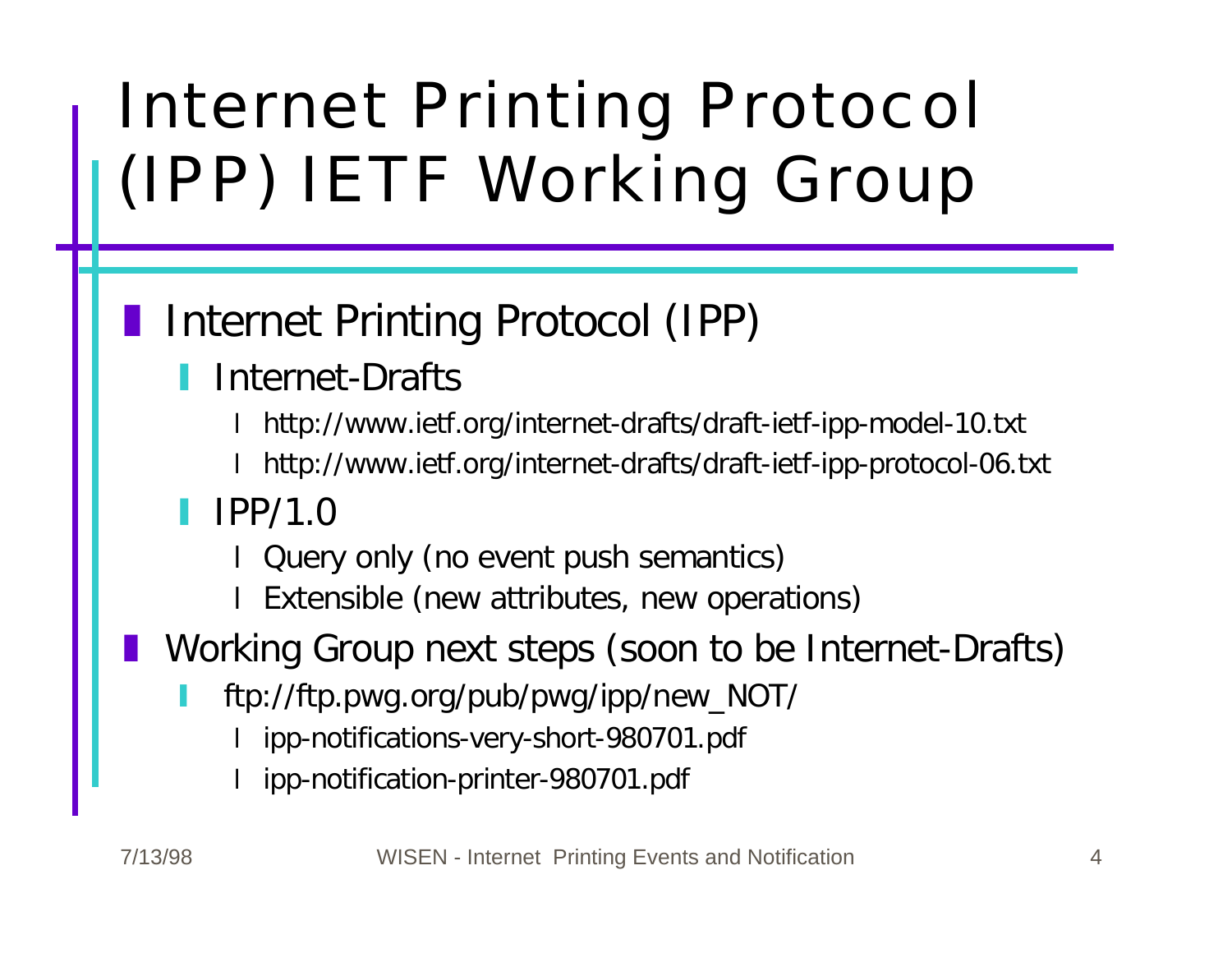# Industry "Standards" Survey

#### z OMG

- **Event Service**
- **Notification Service**
- **The Open Group**
- Java Message Service (JMS)
	- **Topics and Queues**
- SNMP<sub>v3</sub>
	- Traps and Informs
	- y Event MIB
	- **Notification MIB**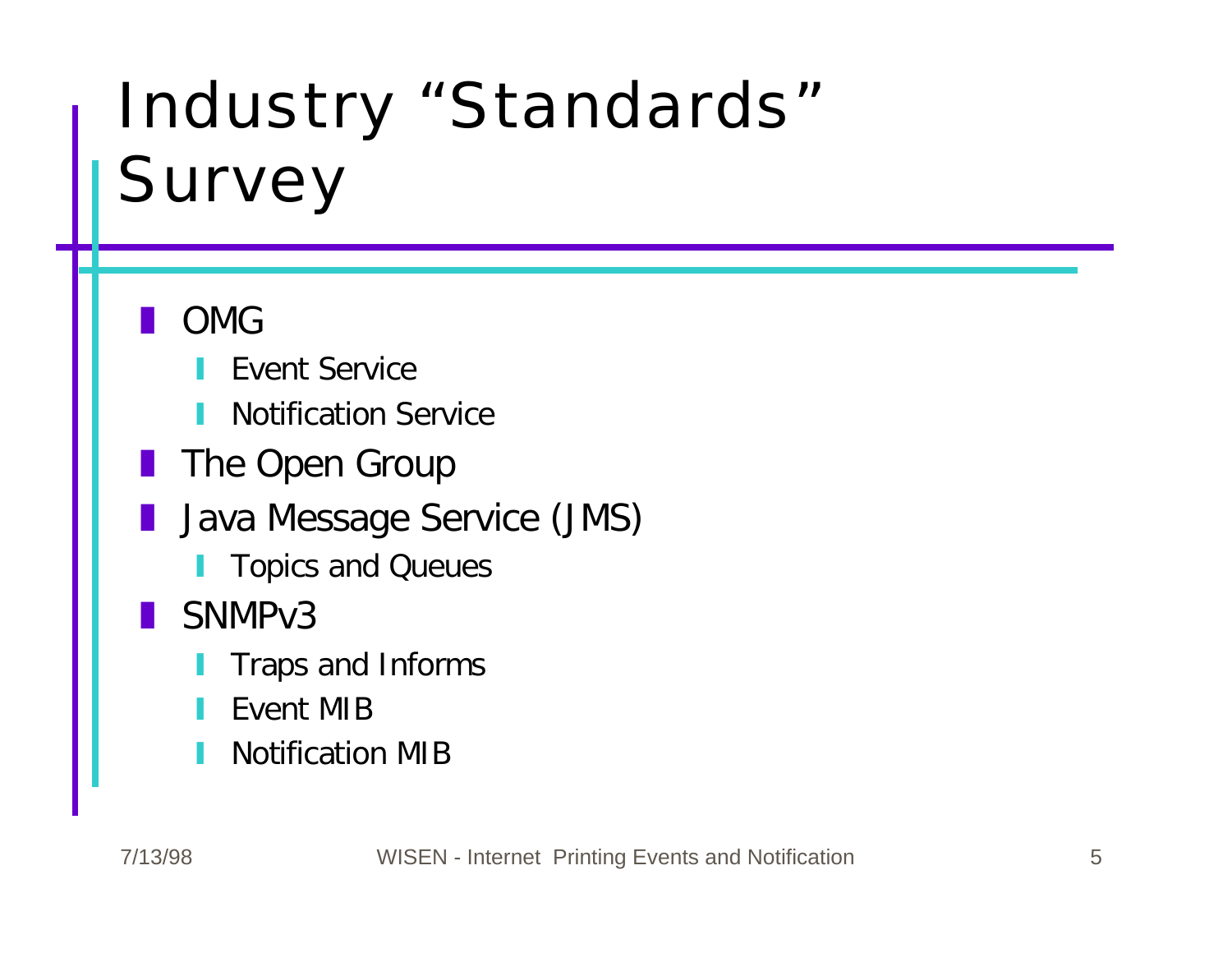### No Channel Abstraction

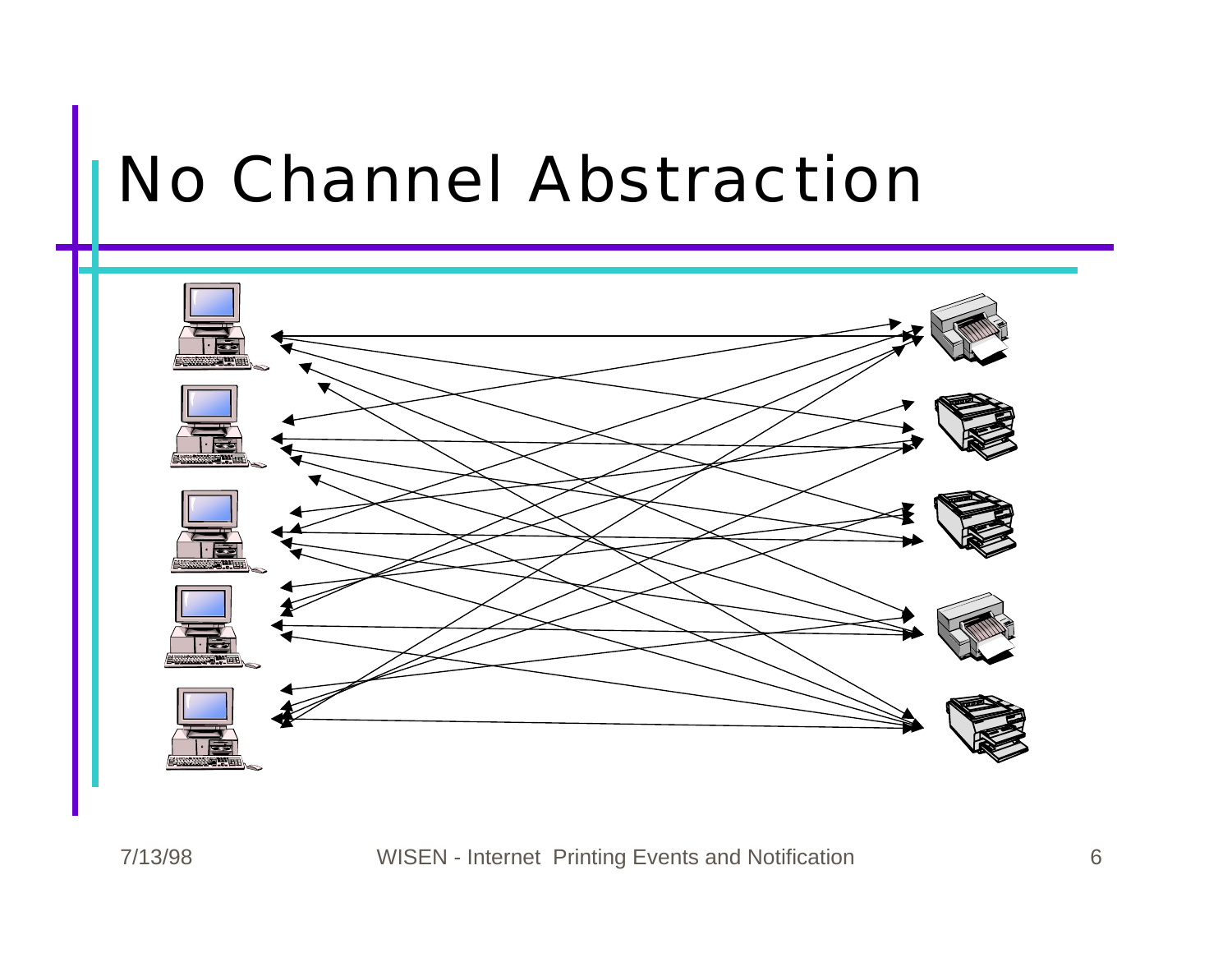## Scalability: Channel Abstraction

![](_page_6_Figure_1.jpeg)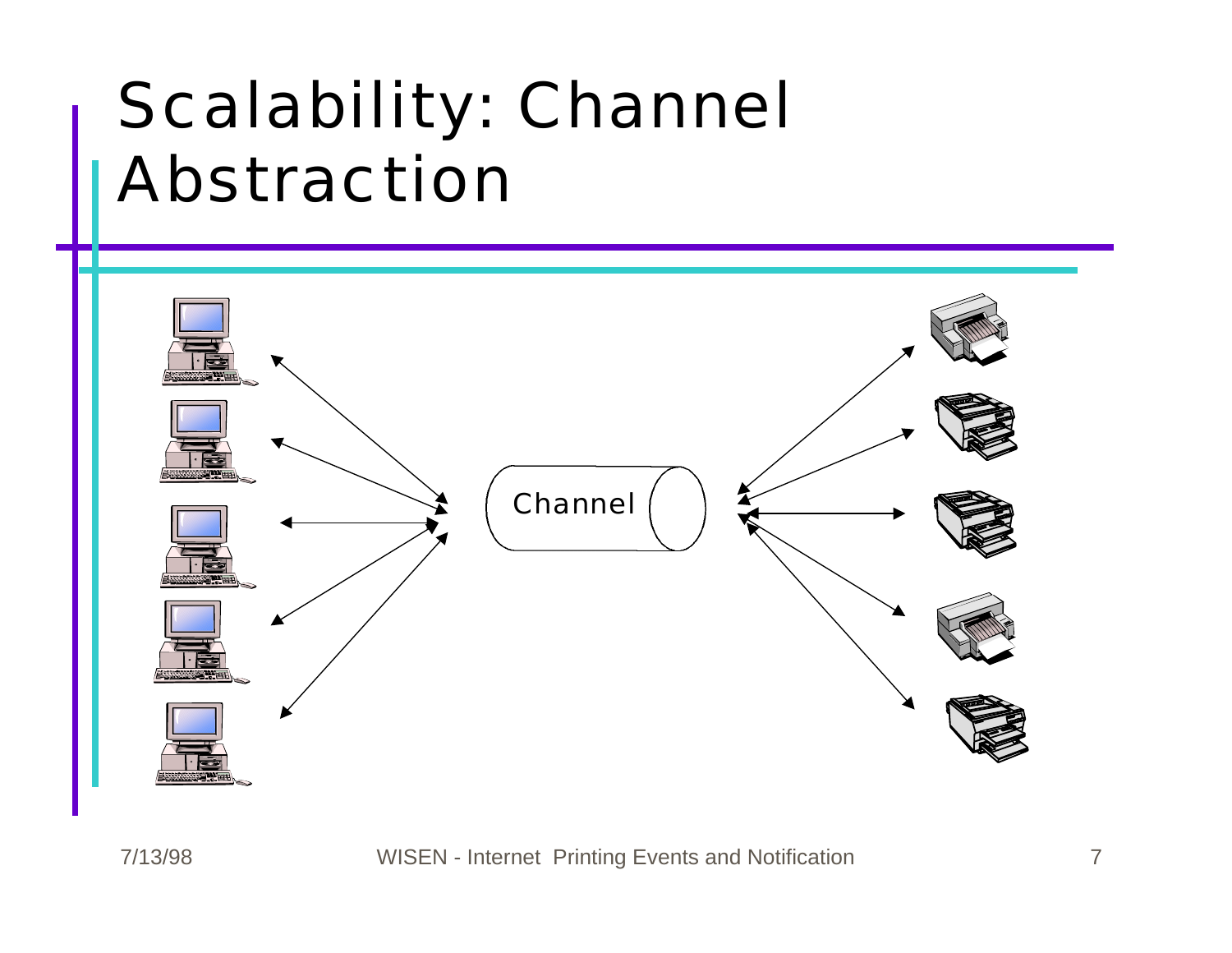## Communities of Interest: Multiple Channels

![](_page_7_Figure_1.jpeg)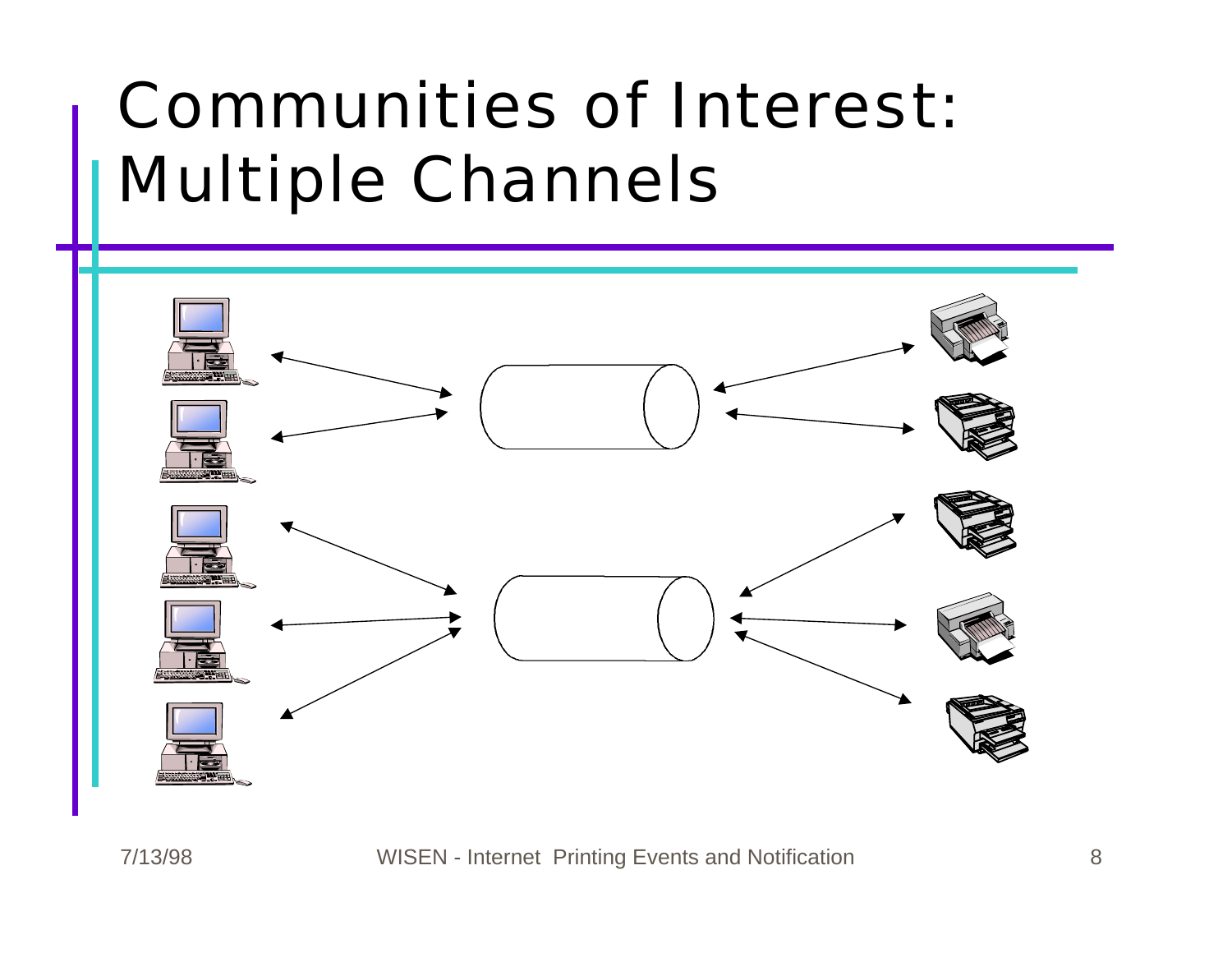### Very Large Numbers of **Clients**

![](_page_8_Figure_1.jpeg)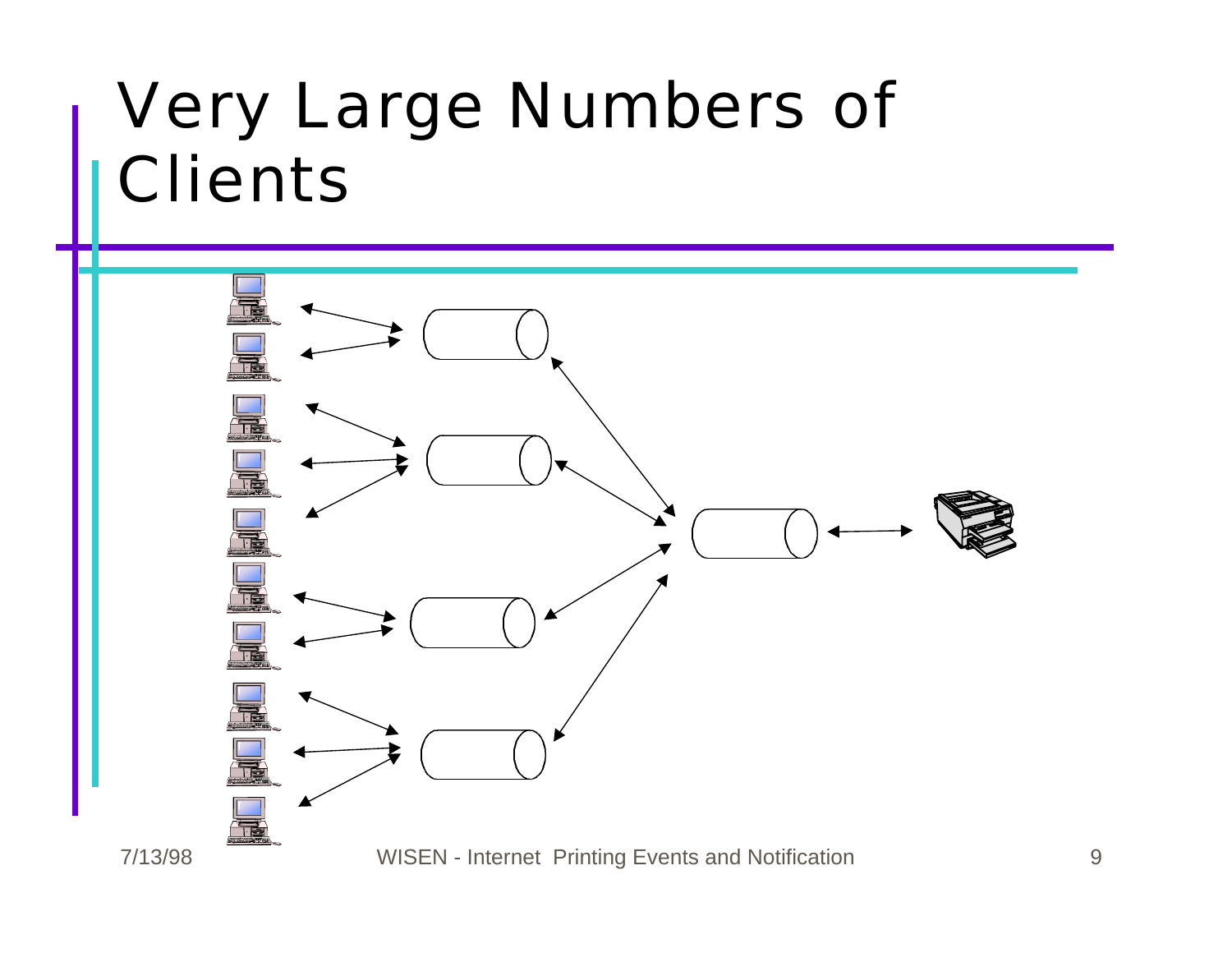# Findings: Common Themes

- **Exent Consumer(s) and Event Producer(s)** 
	- Intermediary "channel" abstraction
		- Queues, Topics, Items, Events, Push, Pull
- z QoS
	- y privacy, authentication, authorization, latency
- Variants
	- durable, once, at-least-once, at-most-once, maybe
- Event subsystem is not unique to Printing
	- No need to invent a print-specific mechanism
	- Only events semantics, groupings, and optimizations are unique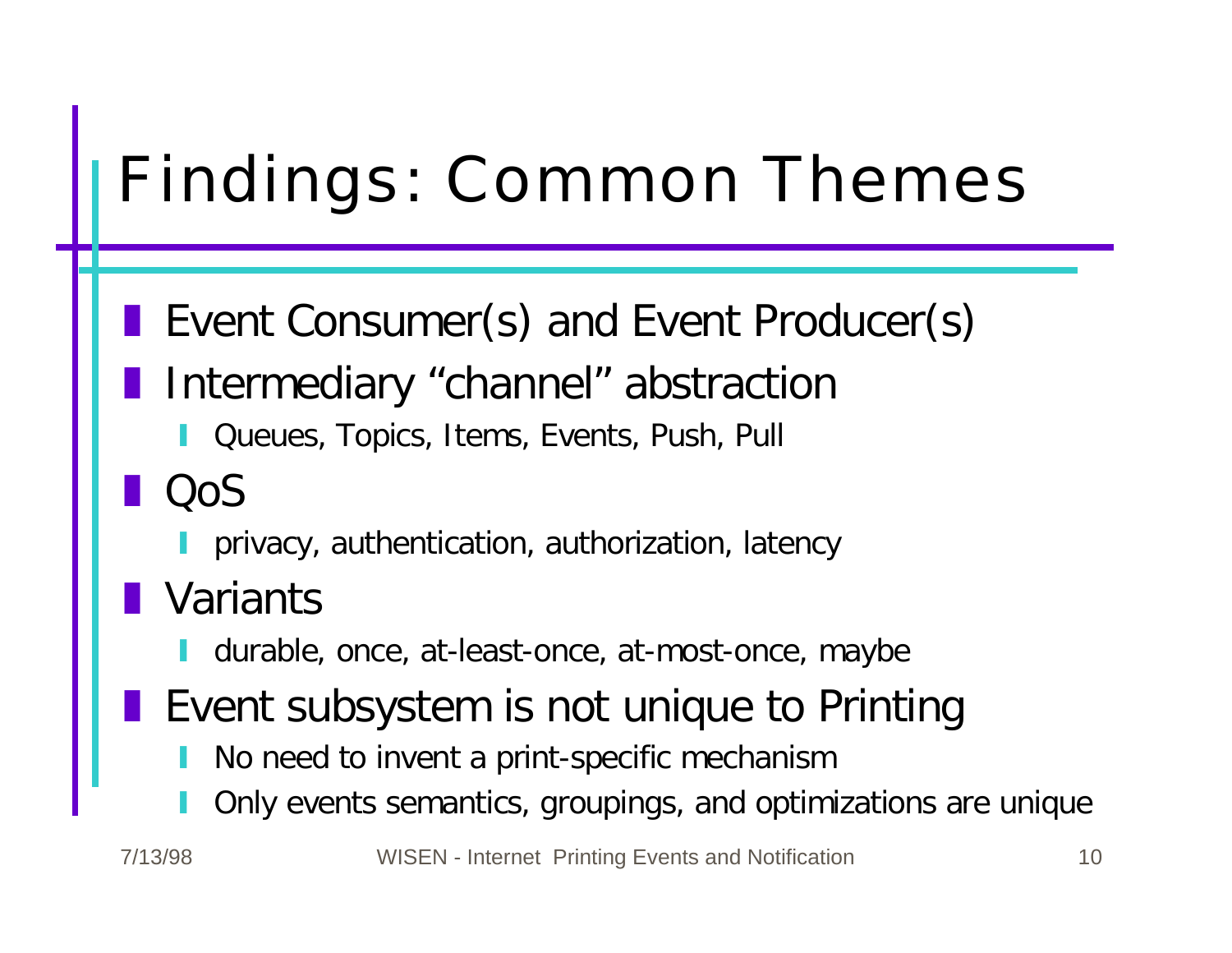# Printing and Event Notification

### **Event Consumer(s)**

- **Humans, programs, databases**
- **Event Producer(s)** 
	- IPP objects: "Printer" and "Print Job"
- **Nultiple notification methods** 
	- e-mail
	- programmatic
	- log file
	- etc.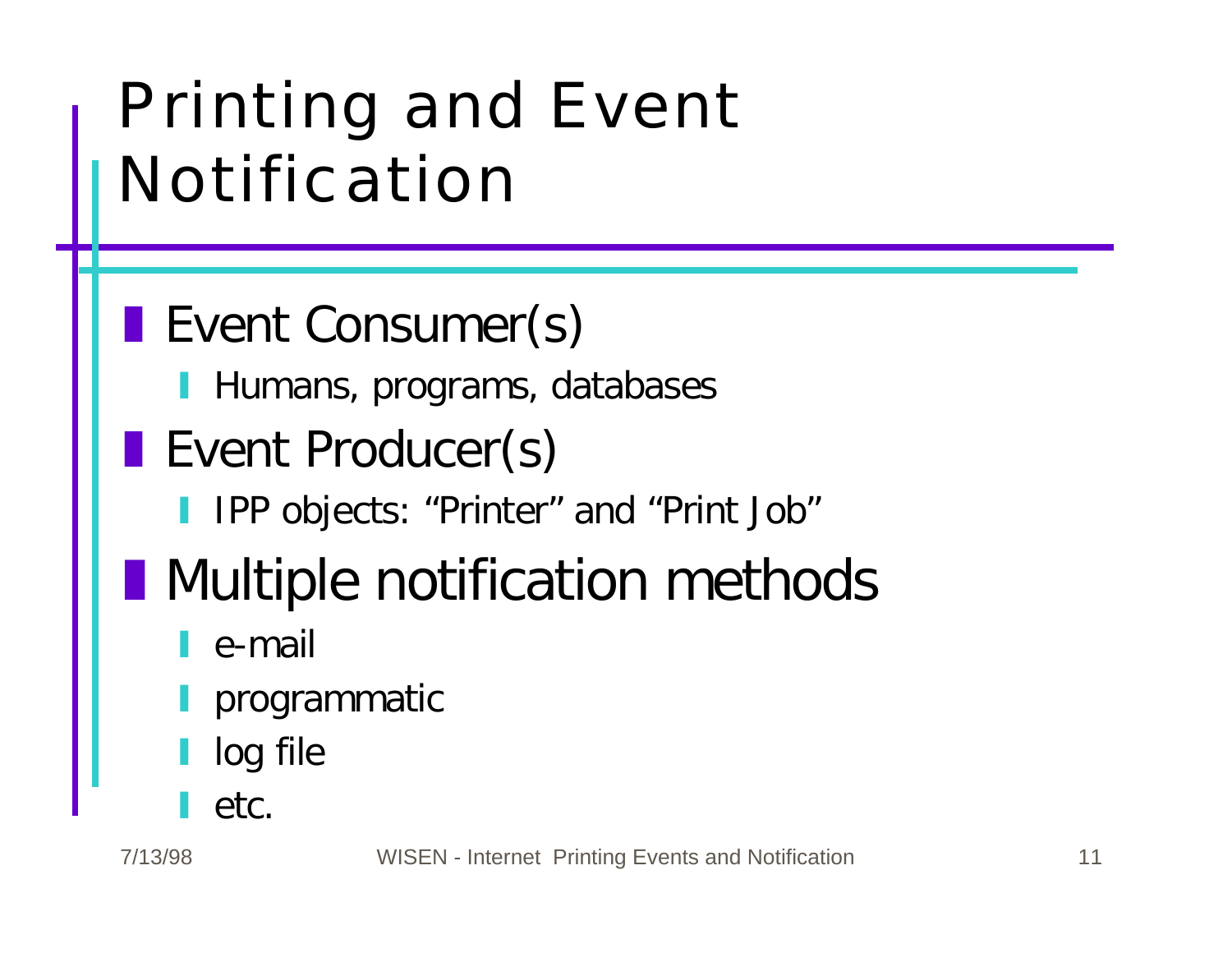# Printing and Event Notification (cont.)

- Multiple Human Roles
	- Job Recipient
	- Job Recipient Proxy
	- **Notification Recipient**
	- Notification Recipient Agent
- Events
	- Groups
	- Job vs Device
	- Errors, Warnings, or Reports
	- Frequency ("Job Complete" vs "Page 3 Complete")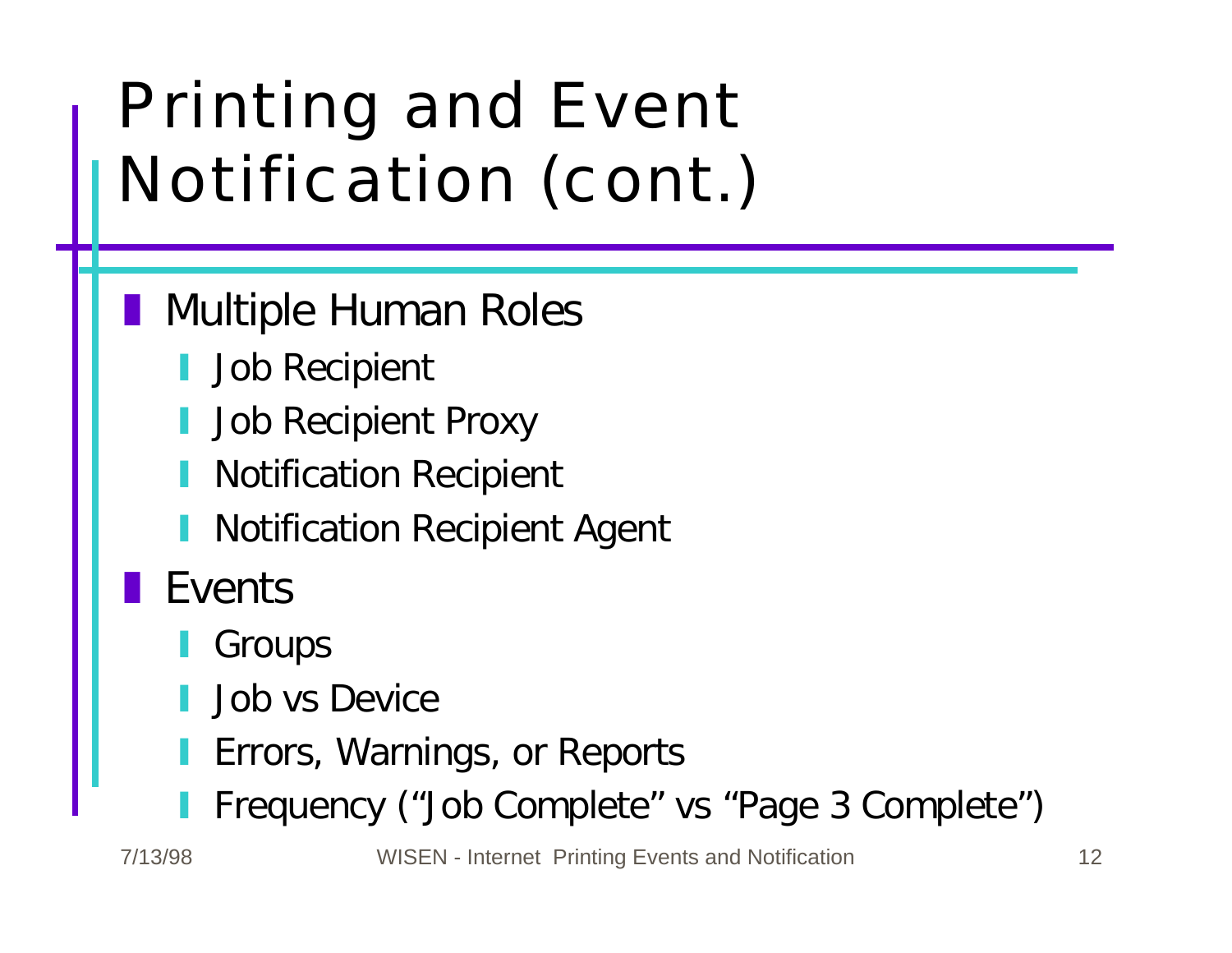# Printing and Event Notification (cont.)

### **Event Report**

- Fully describes the event (what the event was, where it occurred, when it occurred, etc.)
- Human Consumable
- Machine Consumable
- **Mixed Format**
- Types of Notification (tied to delivery method?)
	- **Immediate Notification**
	- Queued Notification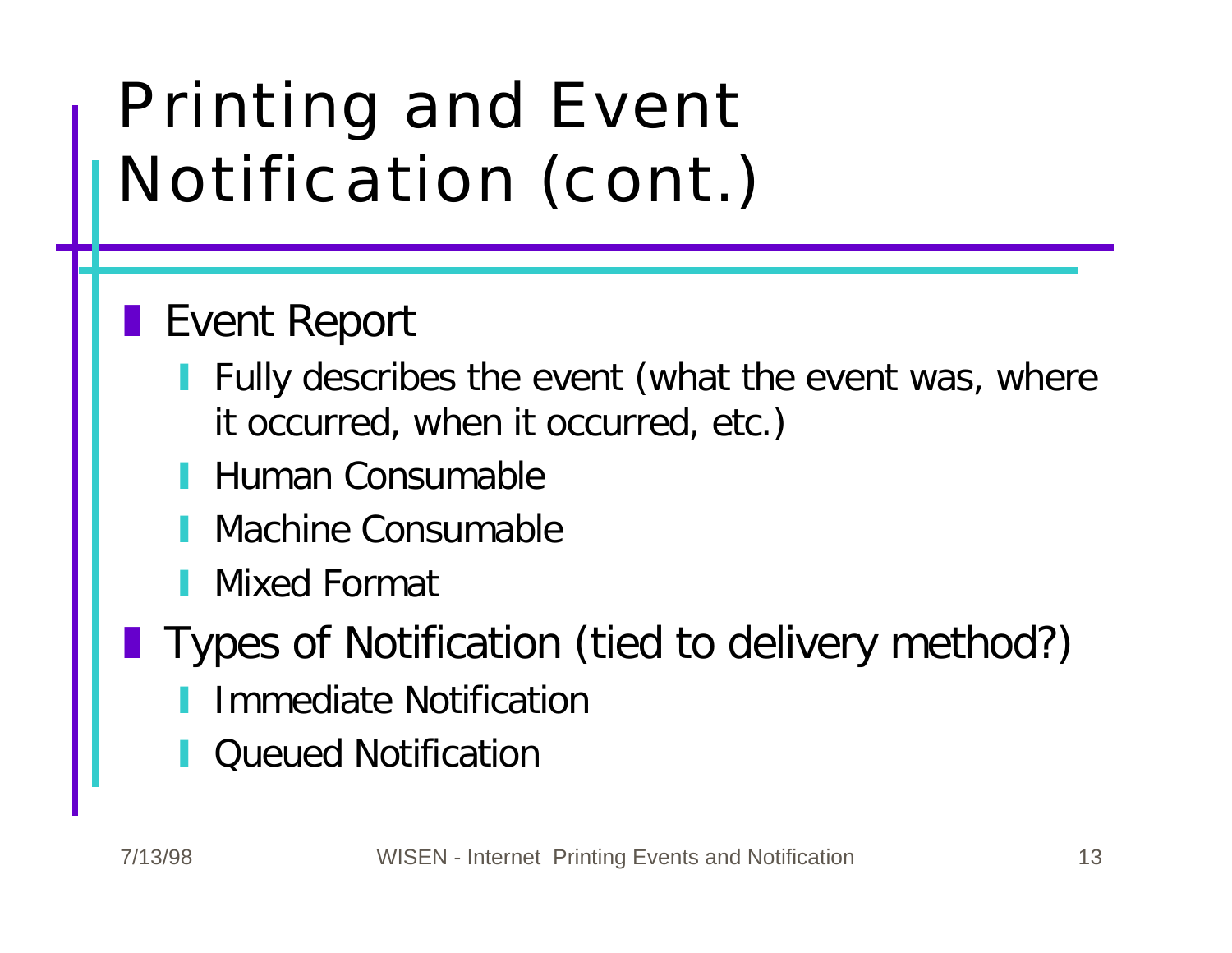# Notification Architecture without an Event Service

![](_page_13_Figure_1.jpeg)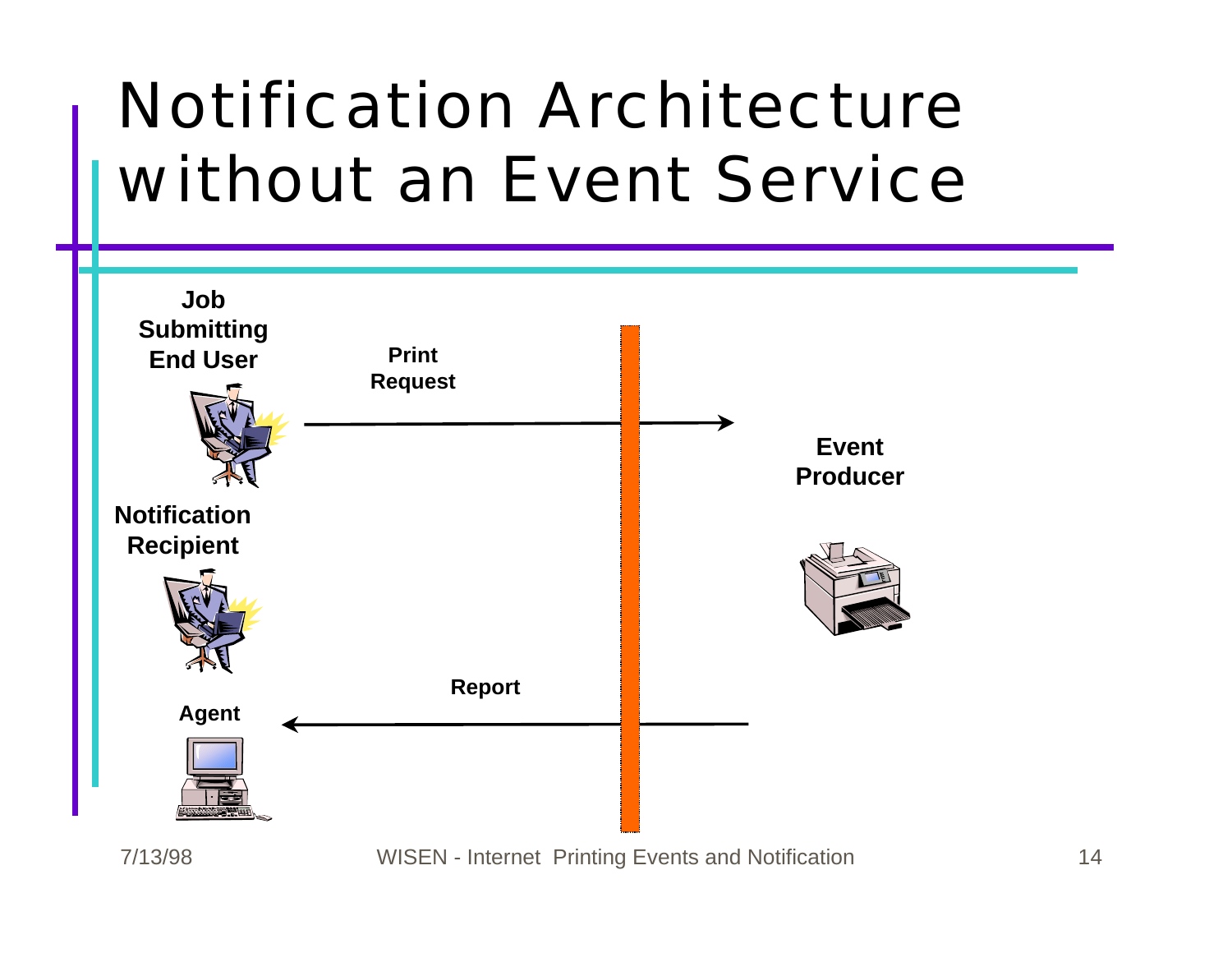# Notification Architecture with an Event Service

![](_page_14_Figure_1.jpeg)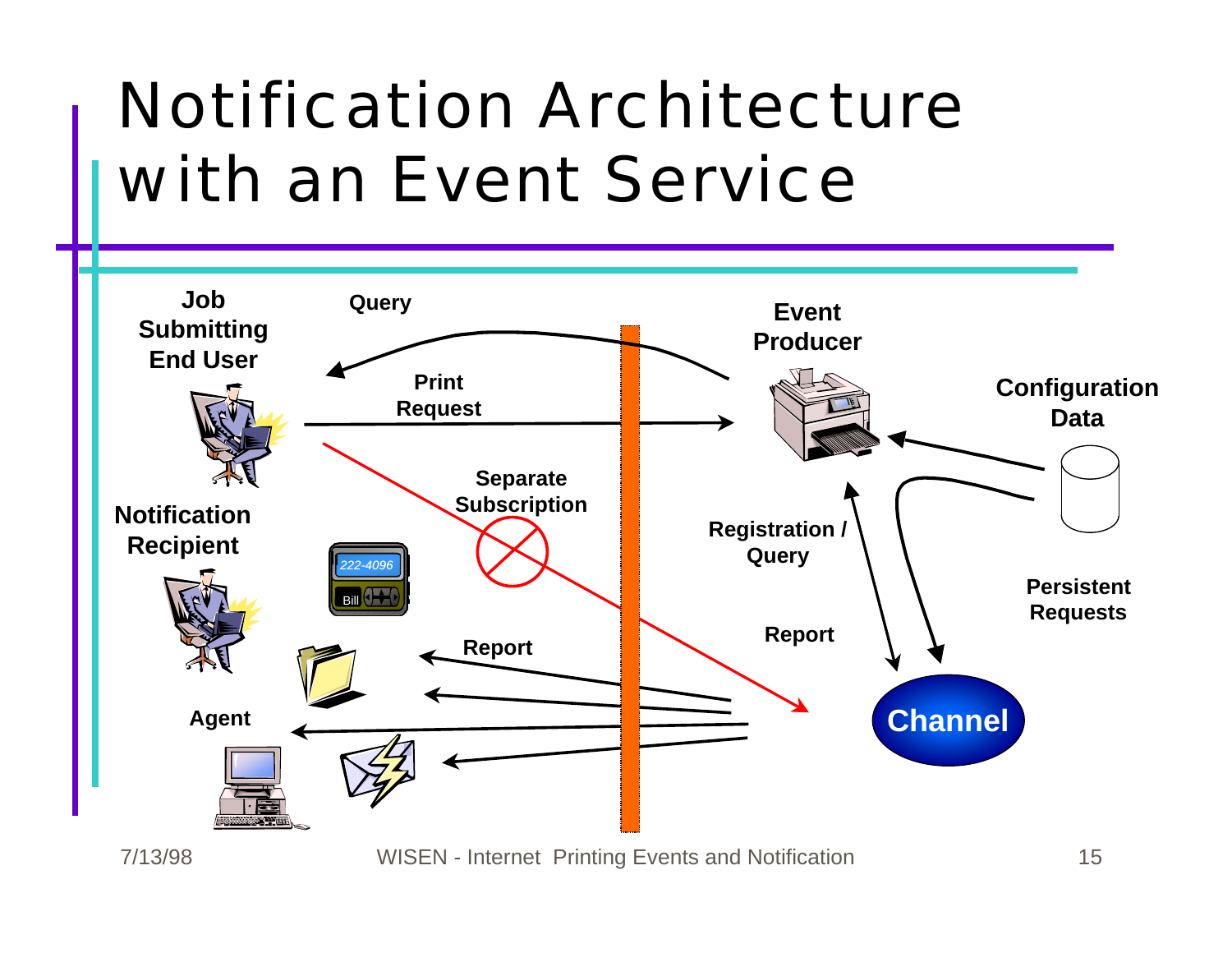### IPP Notification Scenario

![](_page_15_Figure_1.jpeg)

- **1. Client sends a print request with a subscription**
- **2. Printer forwards subscription (Optimization: remembers "what" not "who" or "where")**
- **3. Something happens (an event occurs)**
- **4. Printer publishes the event (Optimization: only if there is interest)**
- **5. Channel forward publication to subscribers via subscribed methods**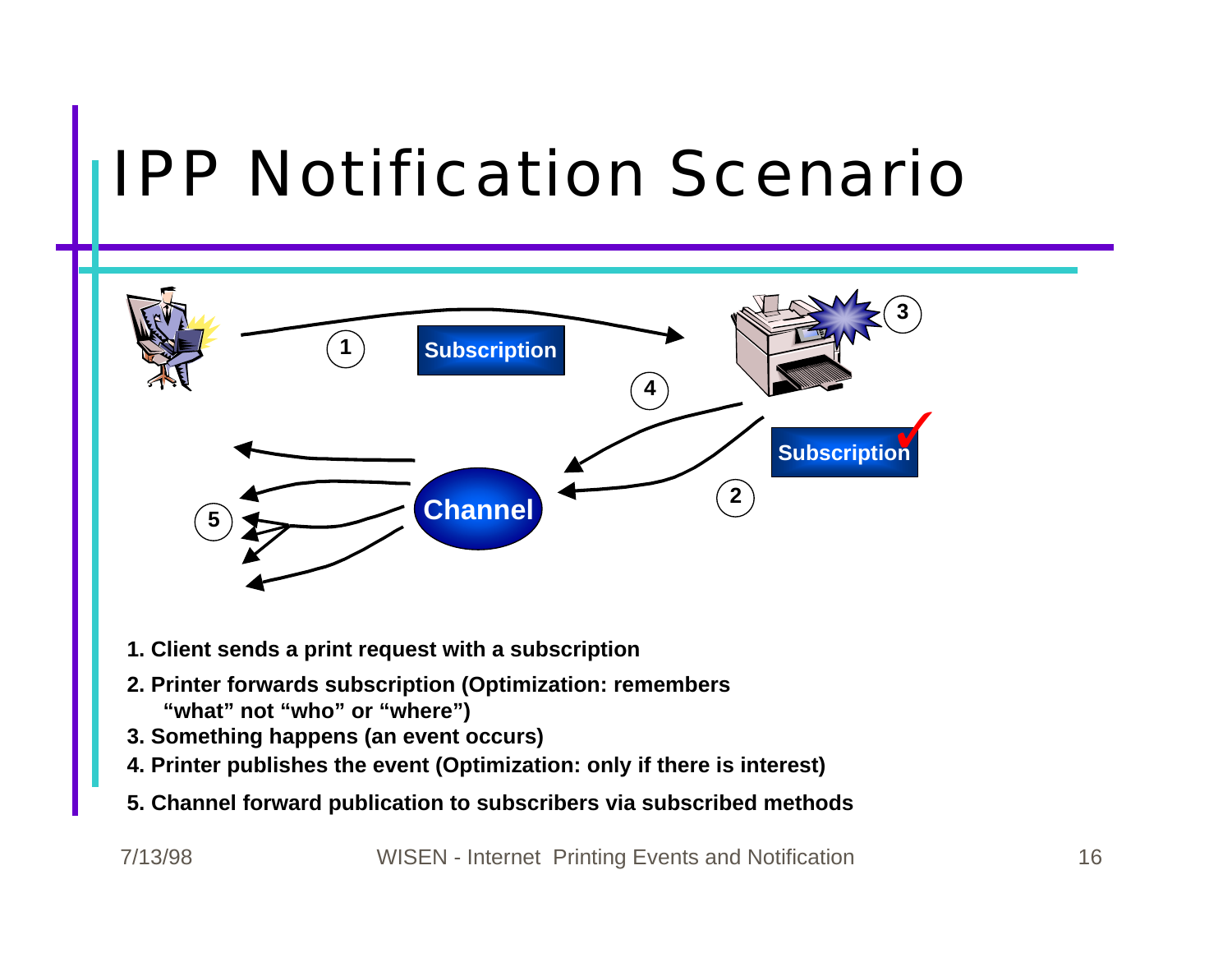### Printer Finds a Channel

**Admin configuration option** 

- I Name, address
- **Browse a directory LDAP** 
	- **Directory object for the channel**
- **Service Location Protocol (SLP)** 
	- Registered "notification service"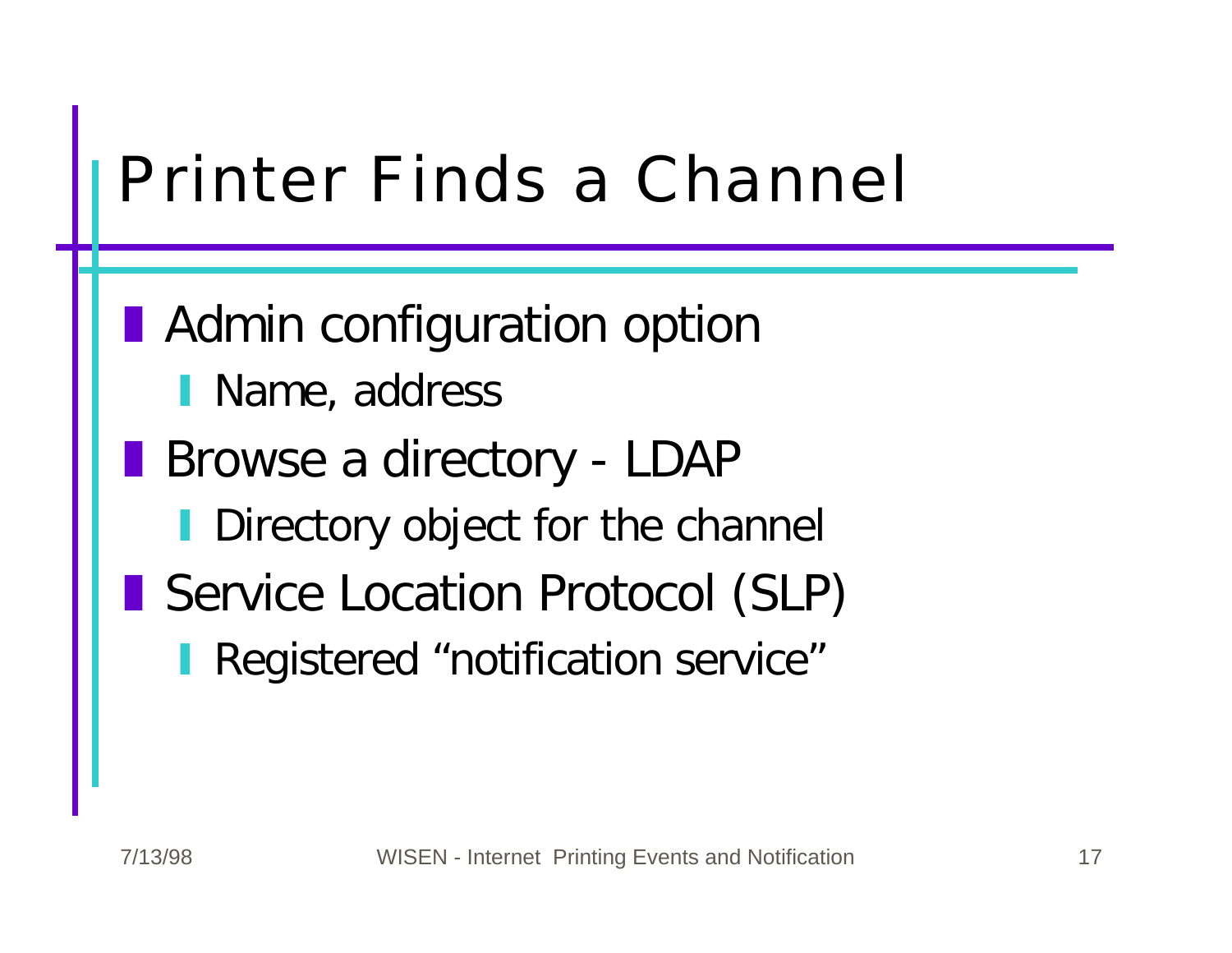# Submitting a Subscription

### **Subscription with Job**

- Policy: OK if end-user is allowed to print
- Job and Printer events
	- I Job events: Only this Job
	- Printer events: Only while this Job is active
- **Profile outside of Job** 
	- Policy: OK if "operator"
	- Job and Printer events
		- Job Events: All jobs
		- Printer Events: Any/All printer event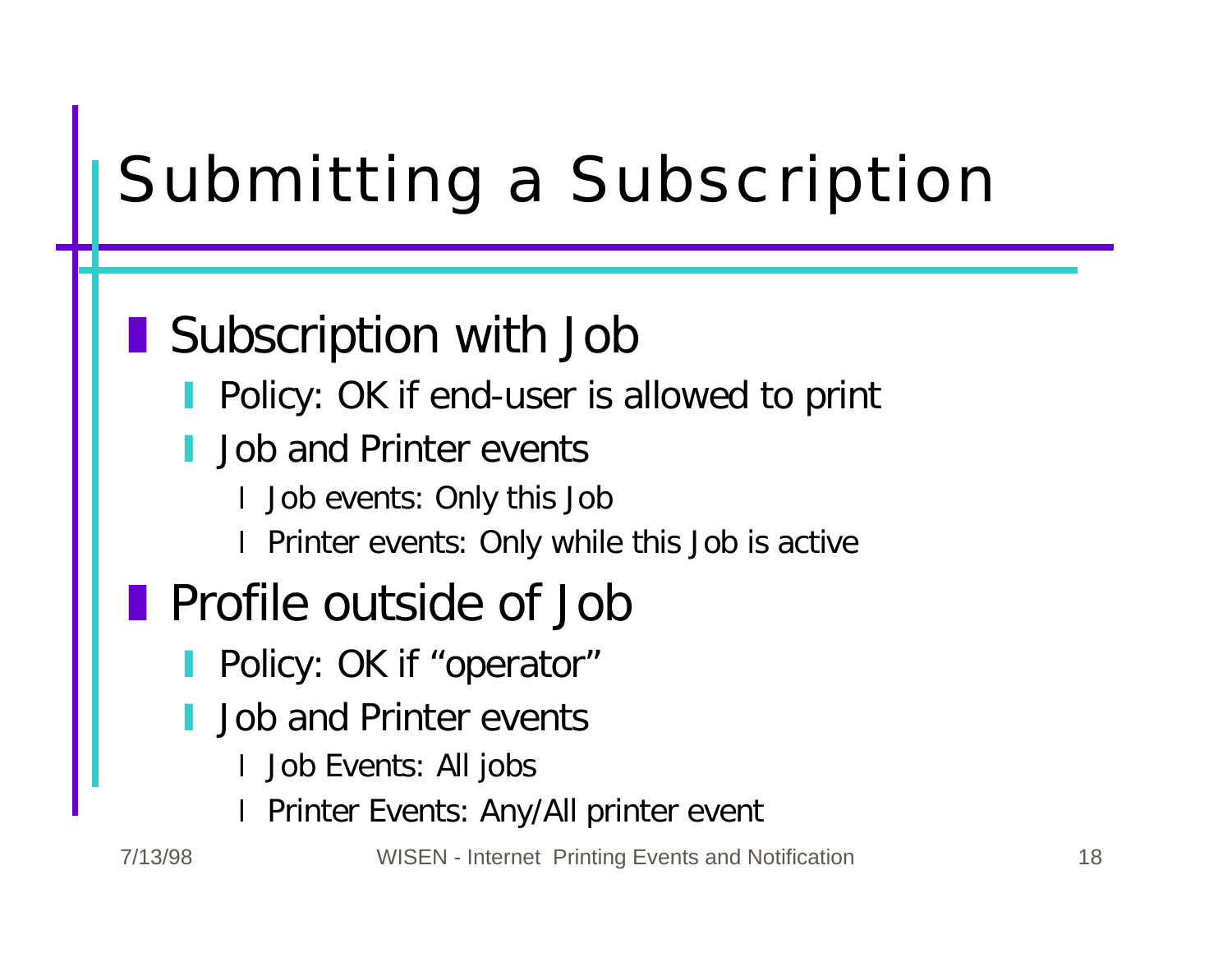### I18N

**I** Client requests a "language" and "charset"

- Report Contains
	- Identifiers (not localized)
	- Strings (localized)
		- I In client preference, if possible
		- In Printer default, otherwise
- **Assume: Client has access to a "identifier** to localized string" database/cache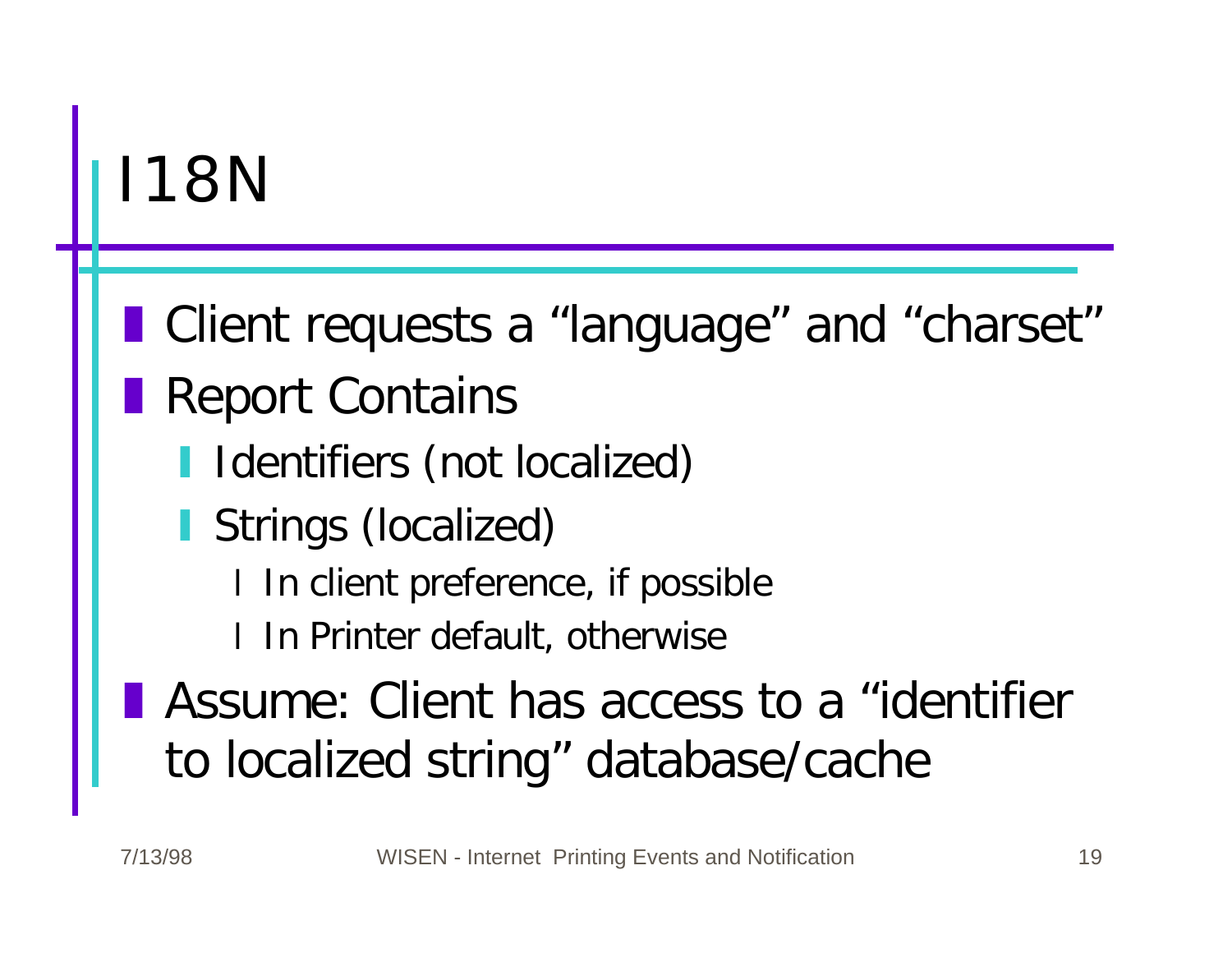# Report Content: Format

### **l** 'application/ipp'

- machine consumable content using the 'application/ipp' MIME media type
- l 'text/plain'
	- I human consumable content type

#### Others:

- y XML
- **Format dependent on delivery method?**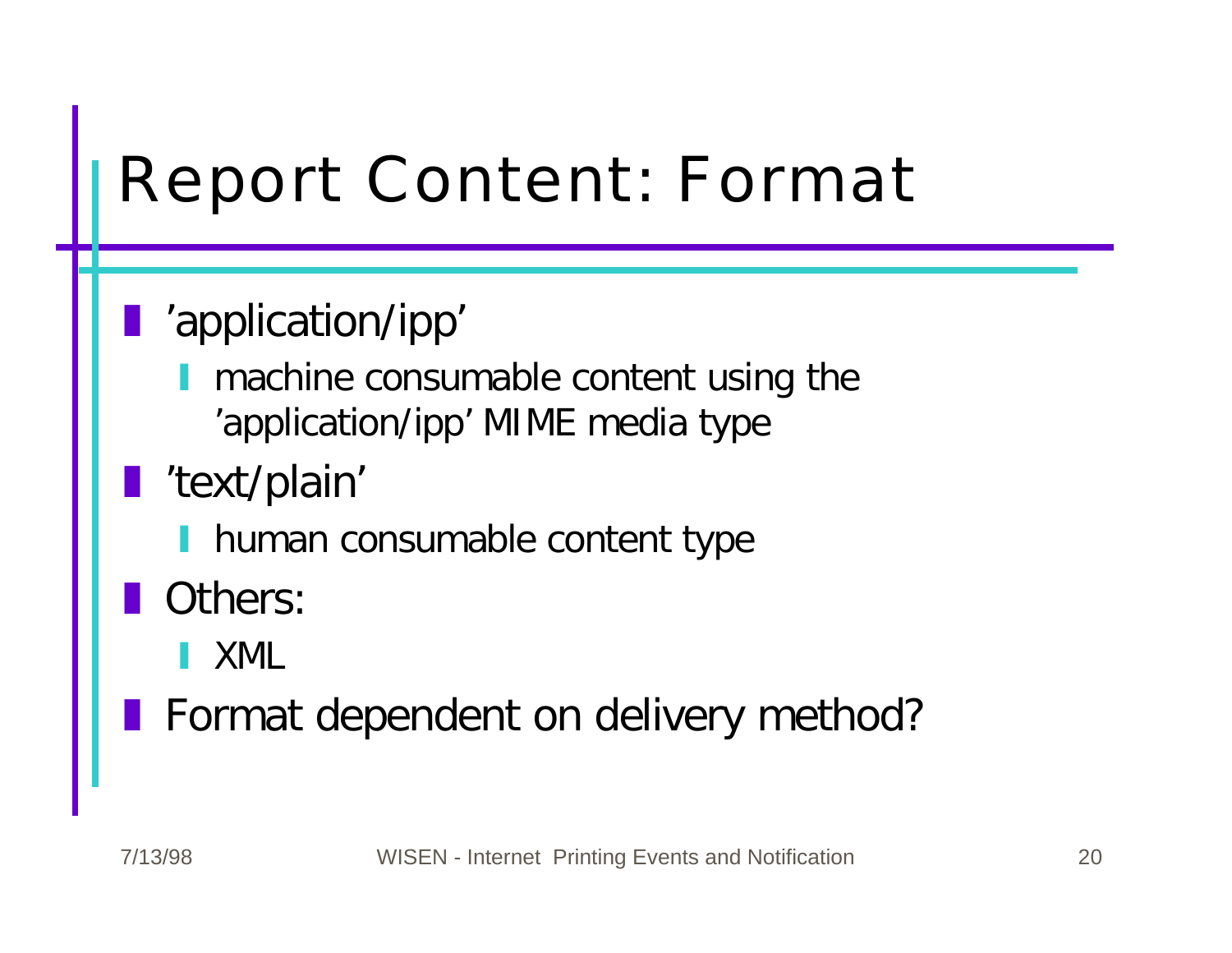# Subscription Options

#### Subscribe by groups or events?

- All Printer events
- All Printer Frror events
- Specific Printer Error events
- Subscribe to multiple methods?
	- These events via email
	- Those events via beeper
- Ask for more info?
	- When the event happens, tell me this other things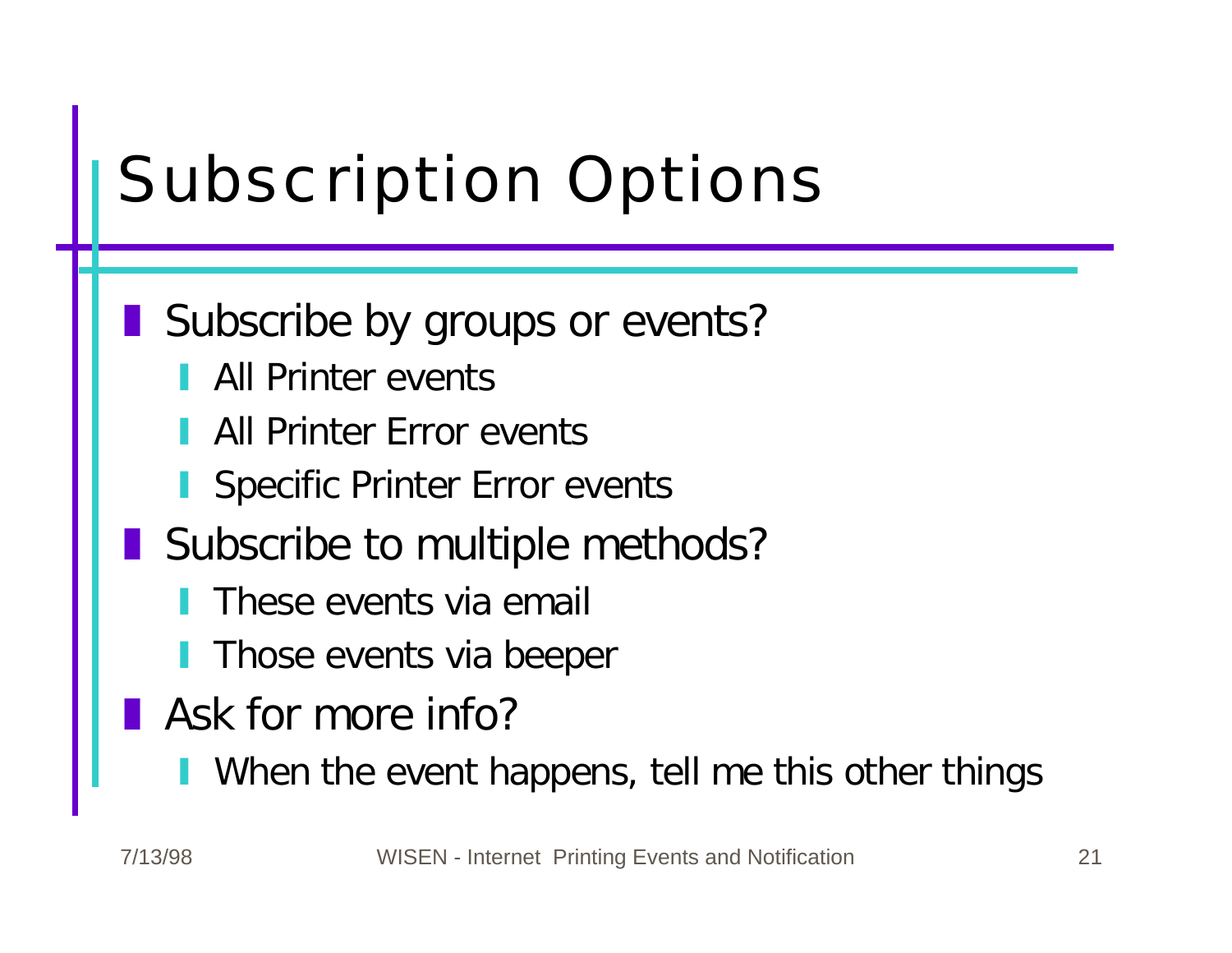# Current Issues / Discussion Items

- **If Is there the difference in functionality between** 
	- **I** end-user to IPP Printer (job complete)
	- **I** printer server to device (flow control)
- **Notable 10 Notable 10 and T** What are the "standard" delivery methods
	- **I** email SMTP
	- l log file FTP, HTTP
	- programmatic ??
	- $\blacksquare$  Others ??
	- What are the methods that MUST be supported?